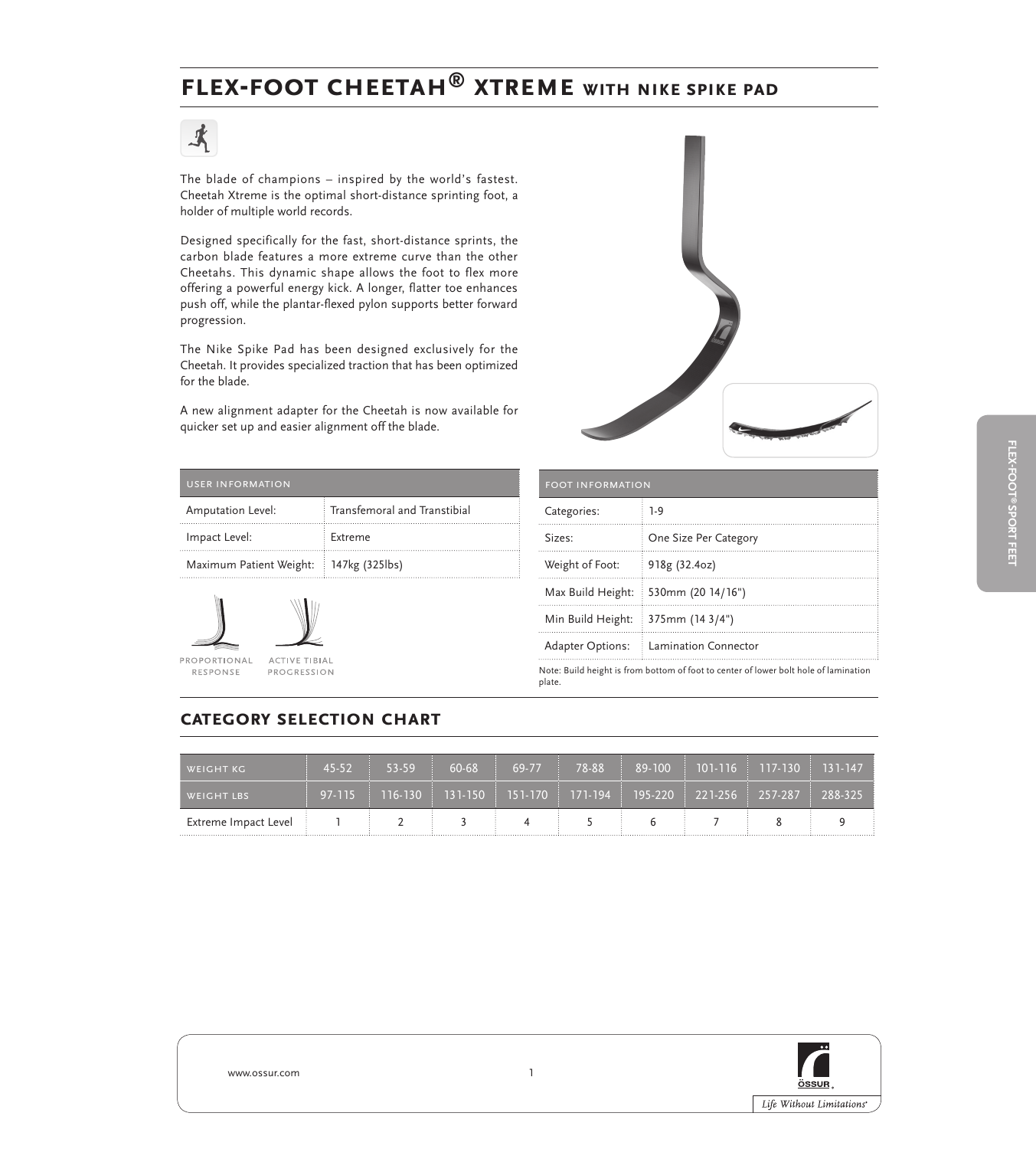## **Flex-foot cheetah® xtreme with Nike Spike Pad**

## **clearance**



### **kits**

#### **cheetah XTreme kit**

Includes: • Cheetah Xtreme Blade FSX003 part# CATEGORY(1-9)

• Nike Spike Pad Kit

Note: Cheetah Xtreme is excluded from the trial period.

#### **Nike Spike Pad Kit**

| <b>PART#</b> | <b>DESCRIPTION</b> | CAT            |
|--------------|--------------------|----------------|
| FSX50008     | Nike Spike Pad     | $\overline{a}$ |

Includes:

- • Nike Spike Pad
- • 7mm (9/32") Pyramid Spikes
- • Wrench

Note: Nike Spike Pad has same spikes as Nike track and field shoes, additional spikes can be purchased at Nike.